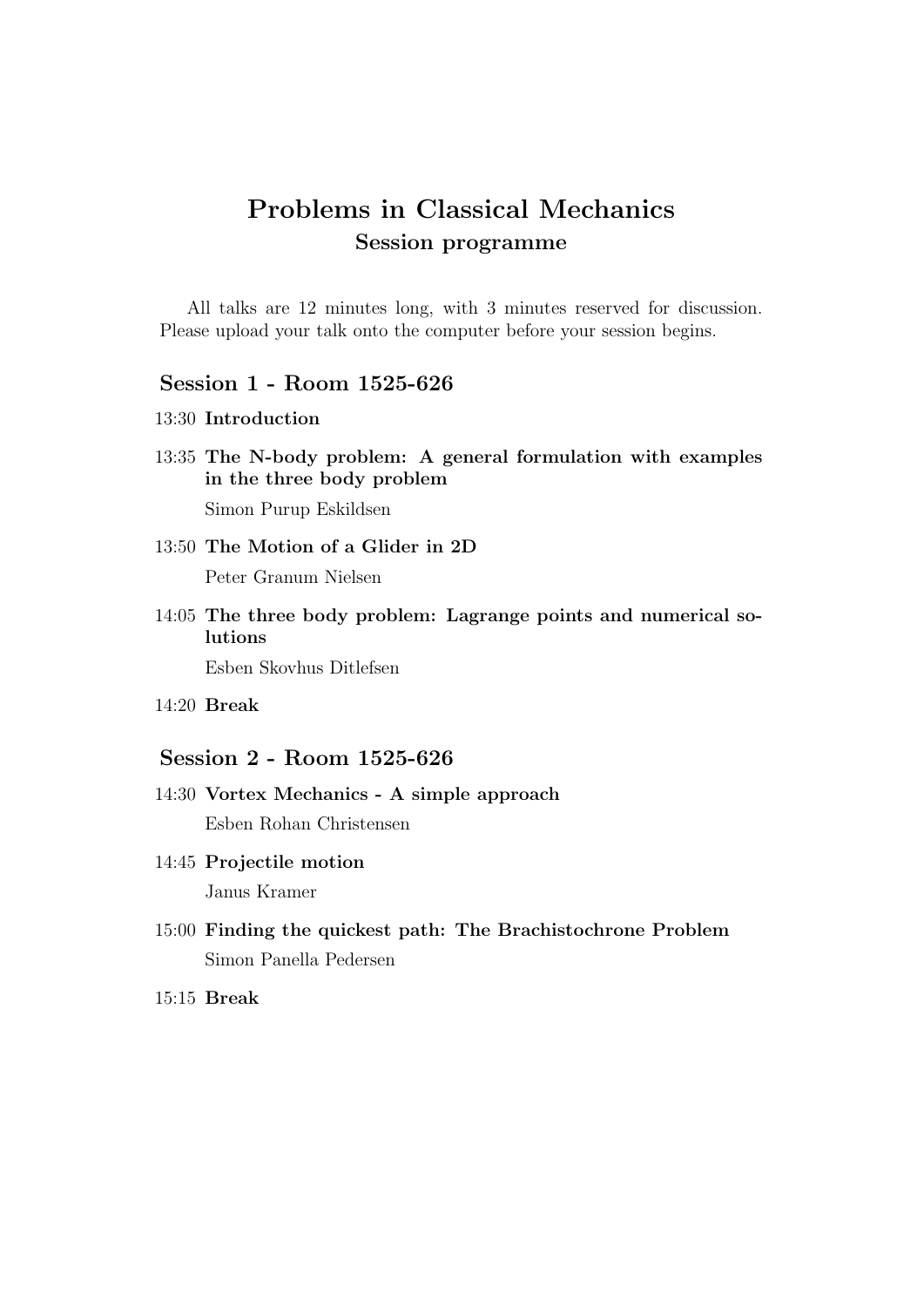## Session 3 - Room 1525-626

- 15:25 Helicopter physics Simon V Jensen
- 15:40 Tennis racket theorem Andreas Springborg

15:55 Closing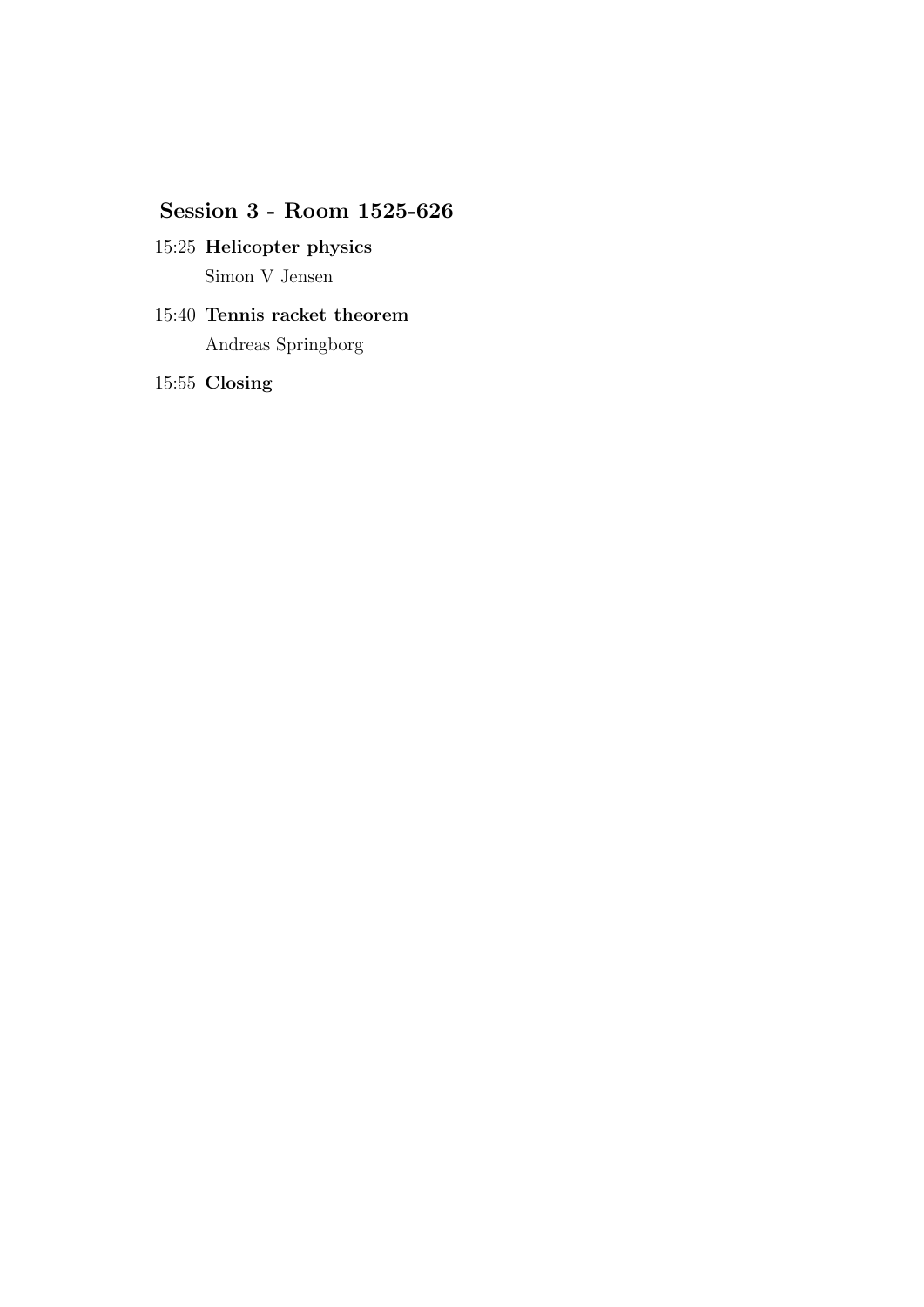## Talk abstracts

#### The N-body problem: A general formulation with examples in the three body problem

Simon Purup Eskildsen

This talk is about the N-body problem, and how to find solutions for more than two bodies, using an analytical approach. Firstly a general formulation of the problem is established, whereafter three solutions for special cases are studied and explained, in order to understand how you can solve the problem analytically

#### The Motion of a Glider in 2D

Peter Granum Nielsen

In my talk I will present the goal of my project and the physics necessary to achieve the goal. This involves giving an introduction to aerodynamics, where I will include various figures. I will also explain the difference between a symmetrical and a cambered airfoil. Regarding to the derivation of the equations for describing the trajectory of the glider, I will not go into much detail. Instead the focus will be on my result, which is the final graph. Finally I will make a conclusion and a short summary. I will also make an outlook.

#### The three body problem: Lagrange points and numerical solutions

#### Esben Skovhus Ditlefsen

Since Newton put forth his laws of motion and gravity people have been trying to predict the motions of the heavens. It quickly turned out that this was not as easy as it first seemed, resulting in what is known as the three body problem, the problem of finding orbits that are stable in perpetuity. There are stable configurations, but no general ones. The simplification of such a problem, and one of the specific solutions, the Lagrange points, will be examined. As will some of the numerical tool that can be used to investigate imperfect solutions.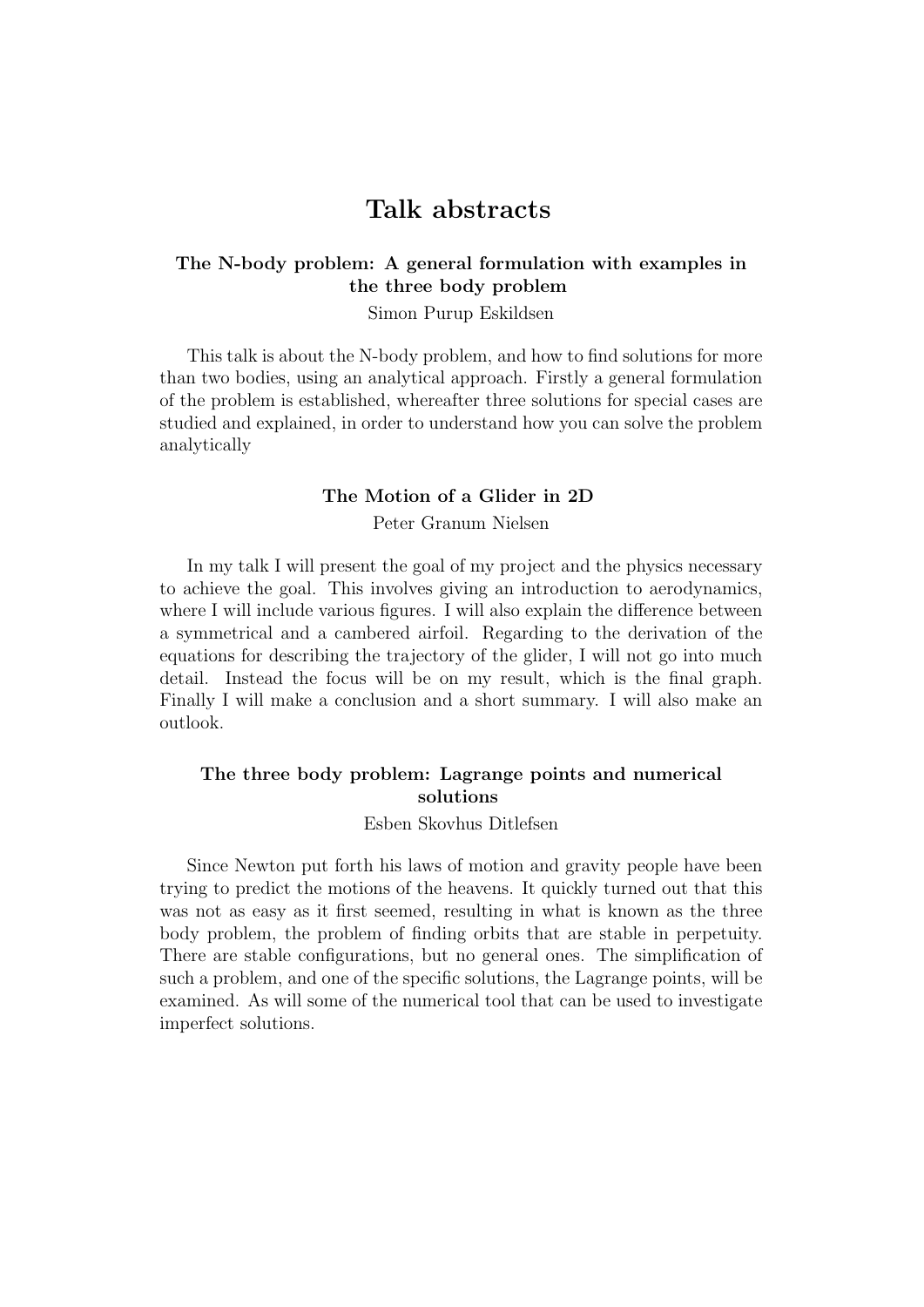### Vortex Mechanics - A simple approach Esben Rohan Christensen

Vortices appear all around us and have a concrete effect on our everyday lives. This project aims to study the underlying mechanics of vortices in order to understand common natural phenomena like tornadoes and whirlpools. Through an analysis of the mechanics of a simple bathtub vortex, and depending on a negligence of friction or not, two vortices with very different characteristics appear to describe the motion of the fluid particles. It is shown that a consideration of friction in the model is very important in order to understand the dynamics of vortices in nature and that the basic principles of these vortices can be understood with a relatively simple approach.

# Projectile motion

Janus Kramer

Projectile motion is a rather complex topic to describe accurately, particularly when considering all the factors that comes into play in calculating the motion of a projectile – gravity, air drag, pressure, winds, humidity, spin etc. This can quickly become long winded and very complex task and it can be necessary to break the topic down and only look at isolated factors. In this presentation I will focus on three idealized situations to describe projectile motion. First I will look at motion and gravity only, then add air drag and finally spin. Even then, we'll still only have an approximation as I assume the projectile is a rigid body and I'm not taking surface properties into account.

#### Finding the quickest path: The Brachistochrone Problem

Simon Panella Pedersen

I will begin by presenting the general problem and some applications. After that I will explain the general method of solving it, how the problem is approached. In relation to this I will show the actual solution of the problem for a constant gravitational field. After this I will spend some time explaining the method using Fermat's principle and why it is clever. To conclude I will briefly summarize the content of my talk.